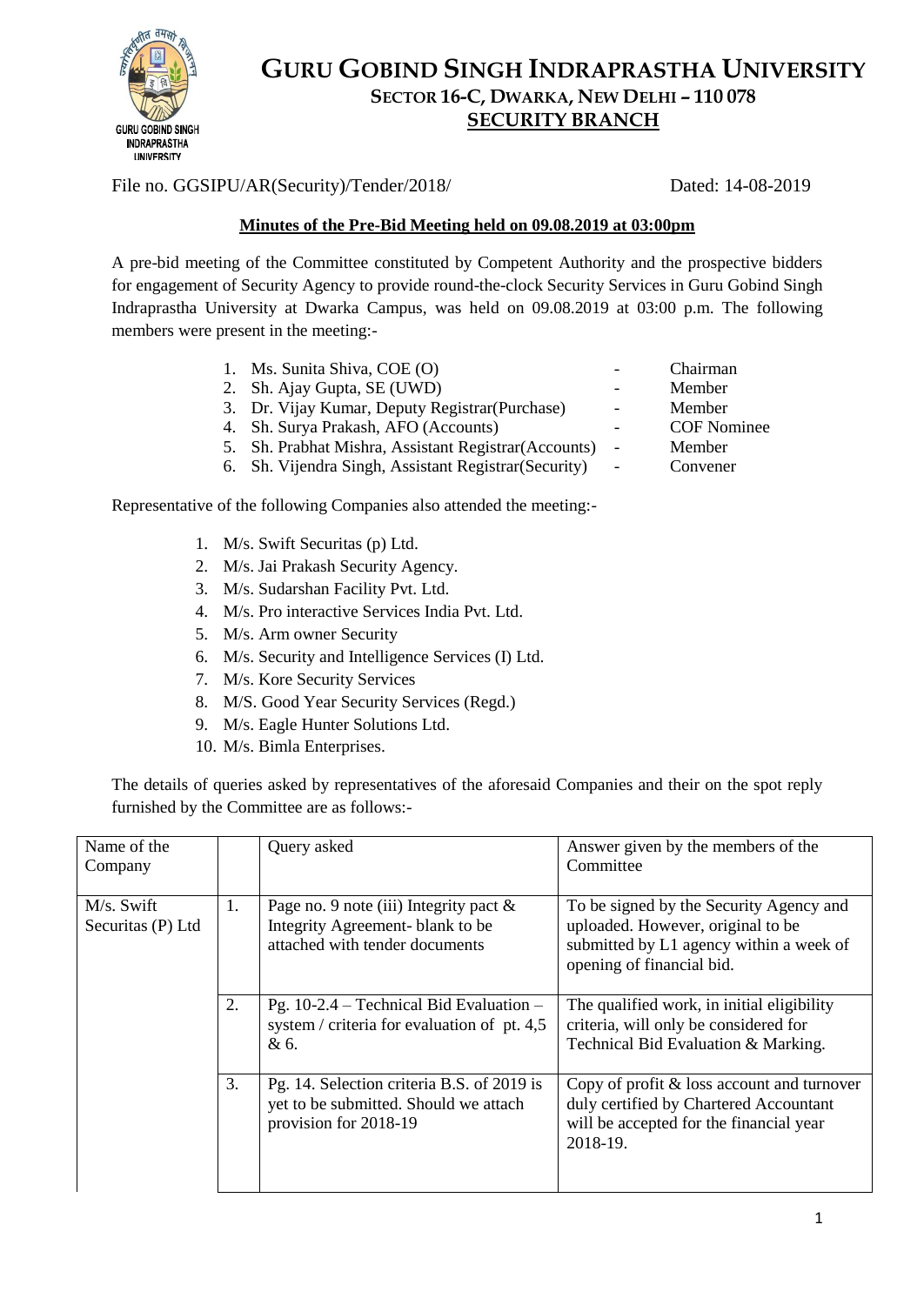|                                                        | $\overline{4}$ . | BOQ - ? Not clear                                                                                                                                                                                                                                                                       | Agency to quote percentage for services<br>charges which will be calculated on<br>monthly value of wages based on the<br>minimum wages of category of labour as<br>notified by GNCTD time to time as per<br>actual attendance from biometric system.<br>Other mandatory / statutory<br>reimbursement/payment like EPF/ESIC<br>etc. shall not be considered for calculating<br>service charges. |
|--------------------------------------------------------|------------------|-----------------------------------------------------------------------------------------------------------------------------------------------------------------------------------------------------------------------------------------------------------------------------------------|------------------------------------------------------------------------------------------------------------------------------------------------------------------------------------------------------------------------------------------------------------------------------------------------------------------------------------------------------------------------------------------------|
| M/s. Jai Prakash<br><b>Security Agency</b>             | 5.               | In technical eligibility criteria we have<br>worked with University value more 2.5<br>crores at a single point. Eligibility to<br>participate for the tender. We have work<br>order for the same order for the same but<br>experience certificate is not yet provided<br>by the client. | Certificate of clients is must, covering<br>details as per tender document, to evaluate<br>the eligibility specifically mentioned for<br>reimbursement in tender document.                                                                                                                                                                                                                     |
| M/s. Sudarshan<br>Facilities Pvt.<br>Ltd.              | 6.               | How can service charges include are<br>expenses towards overhead, uniform etc.<br>as it is only a profit part for agency as<br>mentioned in para 6.11                                                                                                                                   | Apart from the minimum wages & other<br>compliance such as (EPF, ESIC etc.) all<br>other charges to provide the security<br>services will be covered in the Service<br>Charges                                                                                                                                                                                                                 |
|                                                        | 7.               | What is exact number of manpower 184<br>or 190                                                                                                                                                                                                                                          | Exact number is 190 comprising 163 SG,<br>06 gunman, 05 lift man(rescue), 12 fire<br>man, 03 security supervisors, 01 Security<br>officer                                                                                                                                                                                                                                                      |
| M/s. Pro<br>interactive<br>Services India<br>Pvt. Ltd. | 8.               | PF Contribution is charged from 13.15<br>% to 13 % but in tender document it is<br>mentioned 13.15%.                                                                                                                                                                                    | As per applicable Govt. rate time to time<br>for EPF.                                                                                                                                                                                                                                                                                                                                          |
|                                                        | 9.               | ESIC Contribution is also charged from<br>4.75% to 3.25% but in tender it is<br>mentioned 4.75%                                                                                                                                                                                         | As per applicable Govt. rate time to time<br>for ESIC.                                                                                                                                                                                                                                                                                                                                         |
|                                                        | 10.              | Walky Talky license                                                                                                                                                                                                                                                                     | No license is required for free band width.<br>However, license is required for<br>functioning of equipment in rest of the<br>cases. Necessary documents as per Clause<br>2.3 (ix) of the tender to be submitted.                                                                                                                                                                              |
|                                                        | 11.              | Unlimited liability $-$ need to be reduce                                                                                                                                                                                                                                               | Kindly comply the requisite clause of<br>Tender Document. No change.                                                                                                                                                                                                                                                                                                                           |
| M/s. Arm Owner<br>Security                             | 12               | Earnest money exemption                                                                                                                                                                                                                                                                 | EMD exempted for MSME subject to<br>production of relevant documents.                                                                                                                                                                                                                                                                                                                          |
| M/s. Security and<br>Intelligence<br>Services (I) Ltd. | 13               | What does peak staff mean? page<br>no.9,10, $& 51$ (point no.-2)                                                                                                                                                                                                                        | Peak staff denotes for maximum strength<br>deployed.                                                                                                                                                                                                                                                                                                                                           |
|                                                        | 14               | Is it compulsory to use format as per<br>Annexure $-E$ (page no. 42) for<br>performance certificate? what if we use<br>customer's format.                                                                                                                                               | All the requisite parameter must be<br>incorporated in the performance certificate<br>given. However, format may vary.                                                                                                                                                                                                                                                                         |
|                                                        | 15               | Certificate from client reg. deployment<br>per day (page no. 41, point no. 2) as we<br>are getting singly WO / Agreement for<br>entire manpower                                                                                                                                         | Will be considered as per respective<br>Clause / Annexure of the tender document.<br>Hence, no change.<br>Besides, specific certificate for single<br>location out of multiple location with<br>deployment as per eligibility is required<br>from client.                                                                                                                                      |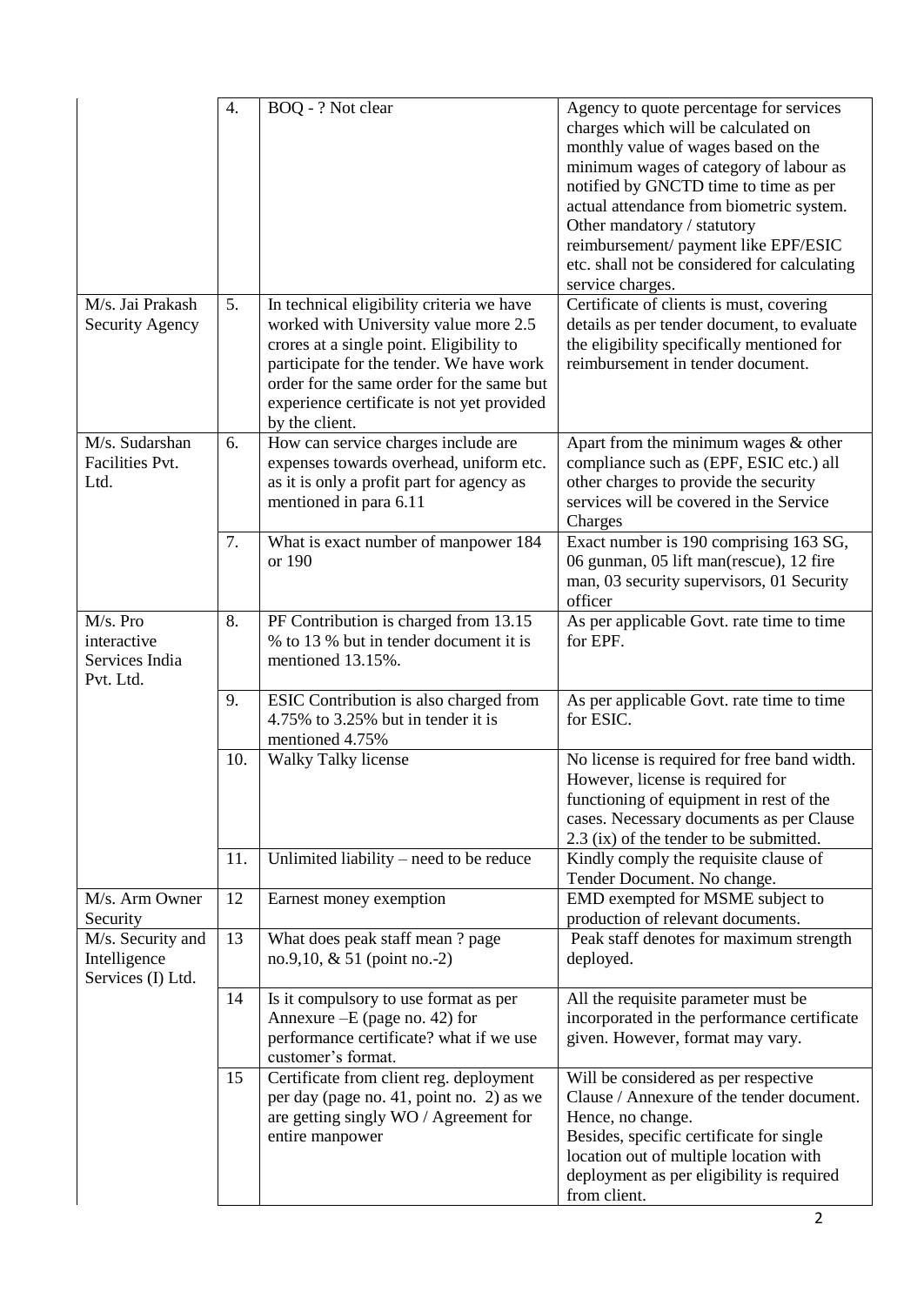|                                       | 16 | What does hire manpower mean? SIS<br>has its own manpower on its own<br>payroll?                                                                                                                                                                                                                | Hired manpower means own manpower<br>deployed/deployable.                                                                                                                                                                                                                                                 |
|---------------------------------------|----|-------------------------------------------------------------------------------------------------------------------------------------------------------------------------------------------------------------------------------------------------------------------------------------------------|-----------------------------------------------------------------------------------------------------------------------------------------------------------------------------------------------------------------------------------------------------------------------------------------------------------|
| M/s. Kore<br><b>Security Services</b> | 17 | Bidder should have completed at least<br>one work of value of Rs. 250.4 lacs in<br>University. College and education<br>institution in last five years ending last<br>day of receipt of tender (pg. no. 7 point<br>no. $9(a)$                                                                   | Experience in<br>University/College/Educational Institute is<br>necessary requirement as per tender clause.<br>However, if past experience in University<br>as per Clause 2.1 (a) of value more than<br>250.4 lacs, no separate experience of<br>University/College/Educational Institute is<br>required. |
|                                       | 18 | Copy of performance certificate<br>(Annexure-E) issued by officer not<br>below rank of Executive Engineer or<br>Equivalent should be attached. In case of<br>experience of Private establishment, it<br>should be supplemented with Form 26 A<br>or TDS certificate pg.no. 7 point no. 9<br>(a) | All the requisite parameter must be<br>incorporated in the performance certificate<br>given. However, format may vary.                                                                                                                                                                                    |
|                                       | 19 | Should have minimum wages annual<br>turnover of Rs. 187.8 lacs (Rs. One<br>Hundred Eighty Seven Lacs an Eighty<br>Thousand) only for the preceding three<br>financial years (2016-17, 2017-18 and<br>2018-19 pg. no. 7 point no. 9(b)                                                           | Copy of profit & loss account and turnover<br>duly certified by Chartered Accountant<br>will be accepted for the financial year<br>2018-19.                                                                                                                                                               |
|                                       | 20 | License of VHF/UHF or MOU<br>(VHF/UHF license shall be required in<br>case the firm operates beyond license<br>free frequency as per government norms<br>pg no. 9 point no. 2.3 (ix)                                                                                                            | No license is required for free band width.<br>However, license is required for<br>functioning of equipment in rest of the<br>cases. Necessary documents as per Clause<br>2.3 (ix) of the tender to be submitted.                                                                                         |
|                                       | 21 | Annexure -H Legal status of the bidder<br>(attach copies of original documents<br>defining the legal status) pg. no. 9 point<br>no. (i) (Note)                                                                                                                                                  | Submit the documents for proof of<br>proprietorship in form of<br>GST/ITR/Registrar of firm etc. or as the<br>case may be.                                                                                                                                                                                |
|                                       | 22 | Certificate from client regarding<br>deployment of Guards per day to be<br>submitted                                                                                                                                                                                                            | Will be considered as per respective<br>Clause / Annexure of the tender document.<br>Hence, no change.<br>Besides, specific certificate for single<br>location out of multiple location with<br>deployment as per eligibility is required<br>from client.                                                 |
|                                       | 23 | Tender submit online or offline                                                                                                                                                                                                                                                                 | Online                                                                                                                                                                                                                                                                                                    |
|                                       | 24 | Agency quoting 0% service charges shall<br>be summarily rejected.                                                                                                                                                                                                                               | Yes, service charges over and above 0%<br>will be accepted.<br>Agency quoting service charges 0% or less<br>will be summarily rejected.                                                                                                                                                                   |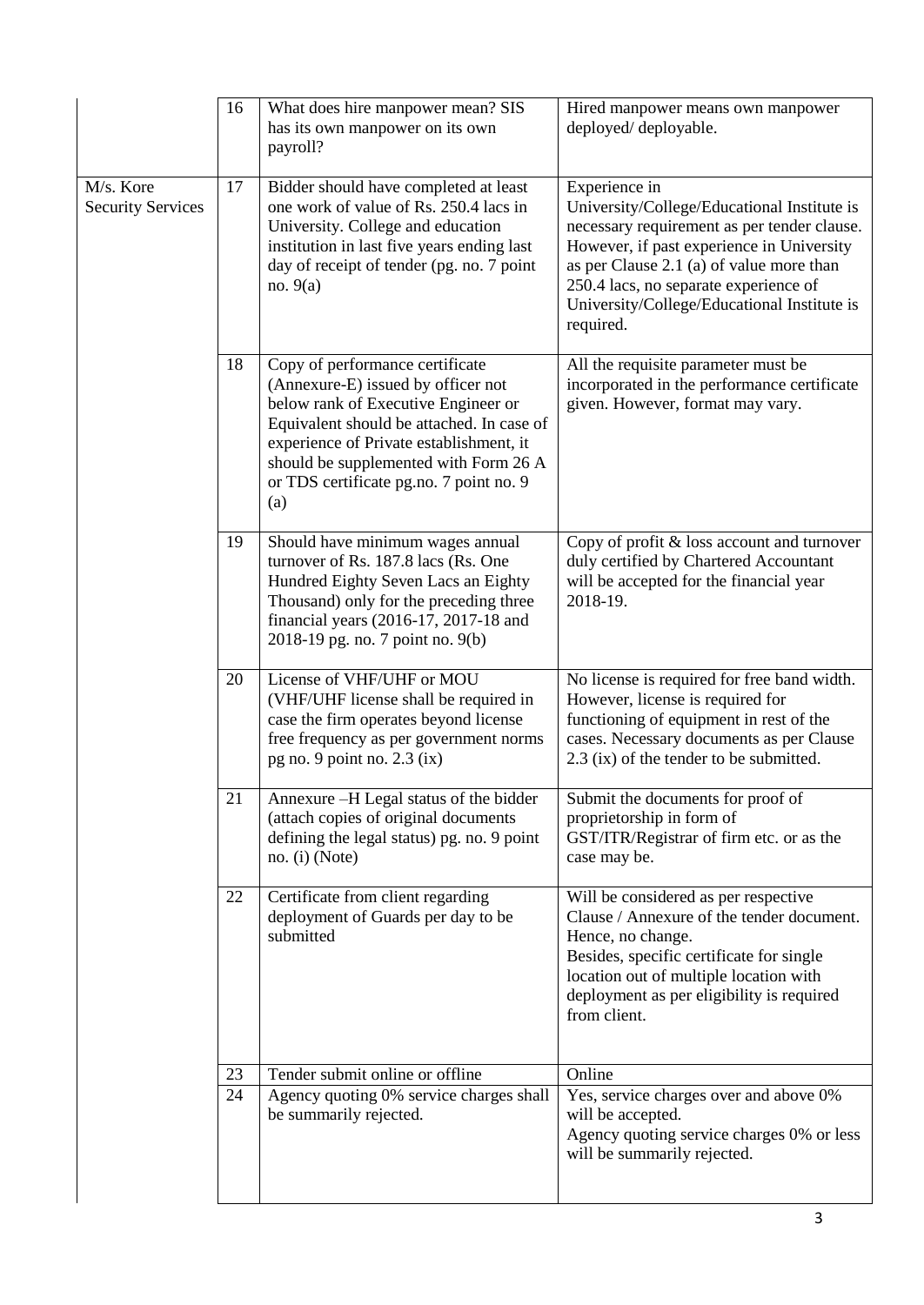|                                                       | 25 | Should have solvency for minimum<br>value of Rs. 250.4 lacs issued by a<br>scheduled bank. Original solvency<br>issued for this work only be bank to be<br>submitted by the bidder. The solvency<br>certificate should be either addressed to<br>Registrar, GGSIPU or should be sealed<br>in an envelope addressed to Registrar,<br>GGSIPU by the bank. The solvency<br>certificate should be latest issued by the<br>bank after the date of invitation of this<br>tender                            | Fresh solvency certificate is required i.e.<br>within one month before the last date of<br>receipt of tender. Solvency older than this<br>period will be invalid and bids will be<br>rejected.                                                                                                                                                                    |
|-------------------------------------------------------|----|------------------------------------------------------------------------------------------------------------------------------------------------------------------------------------------------------------------------------------------------------------------------------------------------------------------------------------------------------------------------------------------------------------------------------------------------------------------------------------------------------|-------------------------------------------------------------------------------------------------------------------------------------------------------------------------------------------------------------------------------------------------------------------------------------------------------------------------------------------------------------------|
| M/S. Good Year<br><b>Security Services</b><br>(Regd.) | 26 | As per Annexure-G para 2 (f) at pg. no.<br>8, In this regard it is stated that on<br>subjudice matter, till the time final<br>verdict is given by the court no adverse<br>inference may be drawn against any<br>firm/individual while deciding the<br>instant tender. Even Legislators are<br>allowed to contest the Election on<br>pending case.<br>Hence requested to remove the clause of<br>"Criminal Case pending against its<br>proprietor / partners as on last date of<br>receipt of tender" | As per clause 2.1 (f) and Annexure $G'$ .<br>No change.                                                                                                                                                                                                                                                                                                           |
|                                                       | 27 | As per para 5.2.2 1(ii) page no. 14,<br>Instead of considering more turnover as<br>the selection criteria in case of quote of<br>same service charge by the bidders, the<br>marking system be applied as mentioned<br>in para 2.4 page no. 10 which is more<br>practical and viable                                                                                                                                                                                                                  | As per tender clause 2.4, "Bidder should<br>obtain should obtain minimum 60% marks<br>in technical bid evaluation to be eligible<br>for opening of financial bid".<br>Thus, obtaining the marks more 60% is<br>qualifying in nature to make the bidder for<br>opening of financial bid. Hence, selection<br>criteria defined in tender clause 5.2.2.1(ii)         |
|                                                       | 28 | Para 6.1 page no. 14, as per Gazette<br>Notification (copy attached) all Security<br>guards are placed in Skilled Category.<br>The Gun man/Security Supervisor/Fire<br>man / Lift Man are kept in Highly skilled<br>Category Hence, requested that the rate<br>of Delhi Government Minimum wages<br>of Area 'A' as per Gazette notification<br>category may be given in the tender.<br>Further the monthly wages of COS also<br>be increase in proportionate                                         | The University abides by the latest<br>minimum wage notified by labour<br>department GNCTD from time to time as<br>given in tender clause 6.1.<br>No change in category of manpower. Any<br>agency paying higher wages than<br>minimum wages, as notified by GNCTD<br>time to time, should accordingly quote<br>service charges considering such higher<br>wages. |
|                                                       | 29 | Para $6.11$ page 15, as per the norms, the<br>Security Guards are entitled to get<br>Uniform charges and washing allowance<br>in order to maintain the quality service.<br>This has not been provisioned in the<br>tender. Hence, requested to include the<br>Uniform Charges @ 5% and washing<br>allowance @ 3% of Minimum wage in<br>addition to the service charges.                                                                                                                              | Agency may consider to include all such<br>incidental charges etc. in their service<br>charge while quoting the rate in financial<br>bid of tender.                                                                                                                                                                                                               |